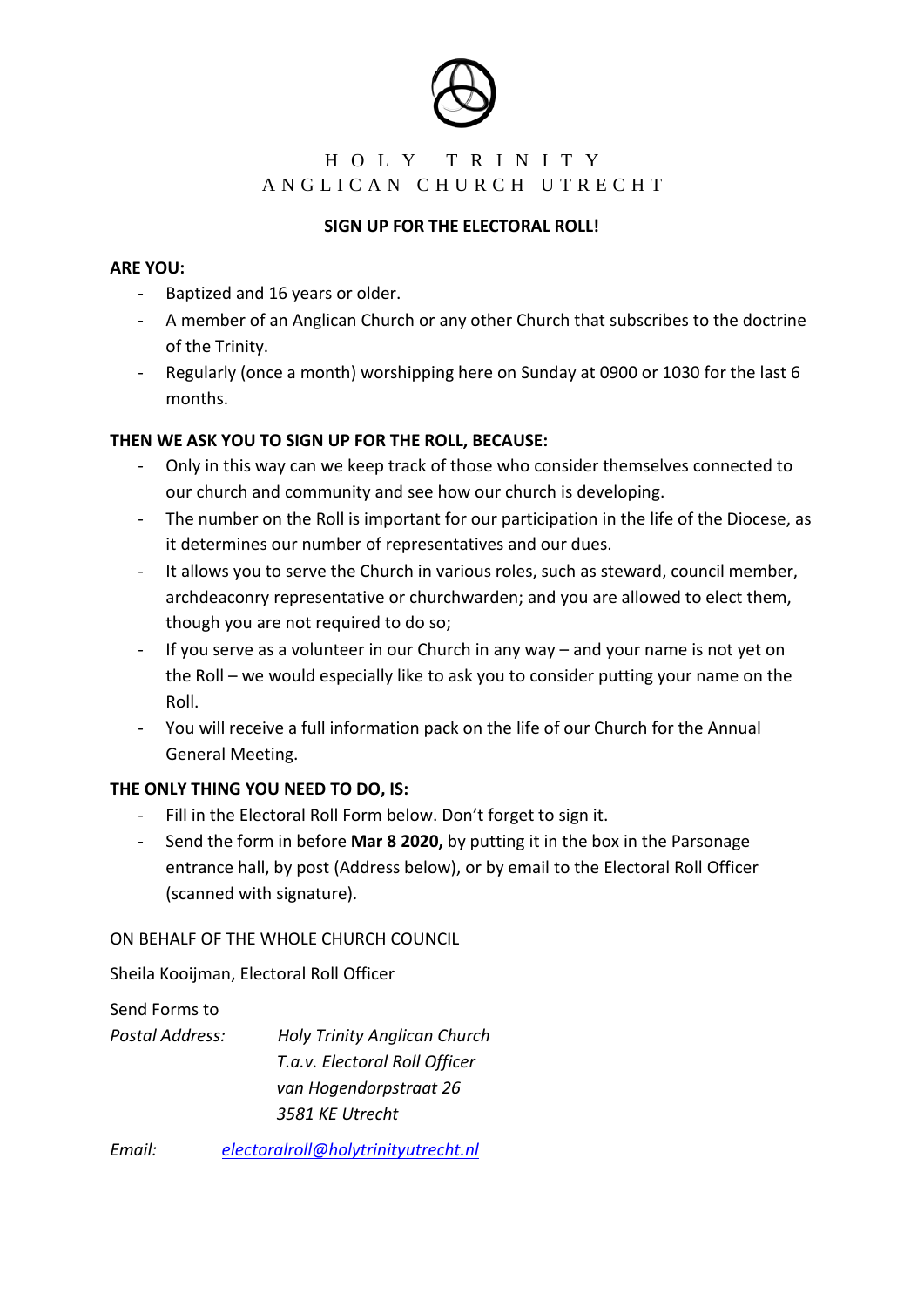# **APPLICATION FOR ENROLMENT ON THE CHURCH ELECTORAL ROLL**

| DIOCESE IN EUROPE<br>THE CHURCH<br>OF ENGLAND                                                |                                                                                                         |                                                                                                                                                                                                                                                                                                                                           |
|----------------------------------------------------------------------------------------------|---------------------------------------------------------------------------------------------------------|-------------------------------------------------------------------------------------------------------------------------------------------------------------------------------------------------------------------------------------------------------------------------------------------------------------------------------------------|
|                                                                                              |                                                                                                         | HOLY<br>т<br>R<br>N<br>л.<br>- 1<br>T<br><b>ANGLICAN</b><br>CHURCH UTRECHT                                                                                                                                                                                                                                                                |
| <b>Congregation (tick one)</b>                                                               |                                                                                                         | <b>UTRECHT</b>                                                                                                                                                                                                                                                                                                                            |
|                                                                                              |                                                                                                         | <b>ZWOLLE</b>                                                                                                                                                                                                                                                                                                                             |
|                                                                                              |                                                                                                         | <b>GRONINGEN</b>                                                                                                                                                                                                                                                                                                                          |
| <b>Full Name</b> (please use BLOCK<br>LETTERS)                                               |                                                                                                         |                                                                                                                                                                                                                                                                                                                                           |
| <b>Full normal address</b><br>(please use BLOCK LETTERS)                                     |                                                                                                         |                                                                                                                                                                                                                                                                                                                                           |
|                                                                                              |                                                                                                         |                                                                                                                                                                                                                                                                                                                                           |
| <b>Email</b> (please print)                                                                  |                                                                                                         |                                                                                                                                                                                                                                                                                                                                           |
| <b>Telephone</b>                                                                             |                                                                                                         |                                                                                                                                                                                                                                                                                                                                           |
|                                                                                              | I declare that                                                                                          |                                                                                                                                                                                                                                                                                                                                           |
| Tick one only of<br>boxes $2A$ , $2B$ or $2C$                                                | 1                                                                                                       | I am baptized and am aged 16 or over                                                                                                                                                                                                                                                                                                      |
| <i>*Those who become</i><br>2A<br>16 in the next twelve<br>months may complete               |                                                                                                         | I am a member of the Church of England (or of a Church in communion<br>with the Church of England) and am normally resident in the area<br>covered by the church.                                                                                                                                                                         |
| the form and become<br>eligible to be entered<br>on the roll on their<br>sixteenth birthday. | 2B                                                                                                      | I am a member of the Church of England (or a Church in communion<br>with the Church of England) and, not being normally resident, I have<br>habitually attended public worship in the church during the period of six<br>months prior to enrolment.                                                                                       |
|                                                                                              | 2C                                                                                                      | I am a member in good standing of a Church (not in communion with<br>the Church of England) which subscribes to the doctrine of the Holy<br>Trinity and also declare myself to be a member of the Church of<br>England and I have habitually attended public worship in the church<br>during the period of six months prior to enrolment. |
|                                                                                              |                                                                                                         | I declare that the above answers are true and I apply for inclusion on the<br>church electoral roll                                                                                                                                                                                                                                       |
| Signature                                                                                    |                                                                                                         | Date                                                                                                                                                                                                                                                                                                                                      |
|                                                                                              |                                                                                                         | Put the form in the Box in the Church or send forms to                                                                                                                                                                                                                                                                                    |
| Postal Address:                                                                              | Holy Trinity Anglican Church T.a.v. Electoral Roll Officer<br>van Hogendorpstraat 26<br>3581 KE Utrecht |                                                                                                                                                                                                                                                                                                                                           |
| Email:                                                                                       |                                                                                                         | <i>electoralroll@holytrinityutrecht.nl</i> (don't forget to sign the form!!)                                                                                                                                                                                                                                                              |
|                                                                                              |                                                                                                         | For information or questions contact: Electoral Roll Officer(electoralroll@holytrinityutrecht.nl)                                                                                                                                                                                                                                         |